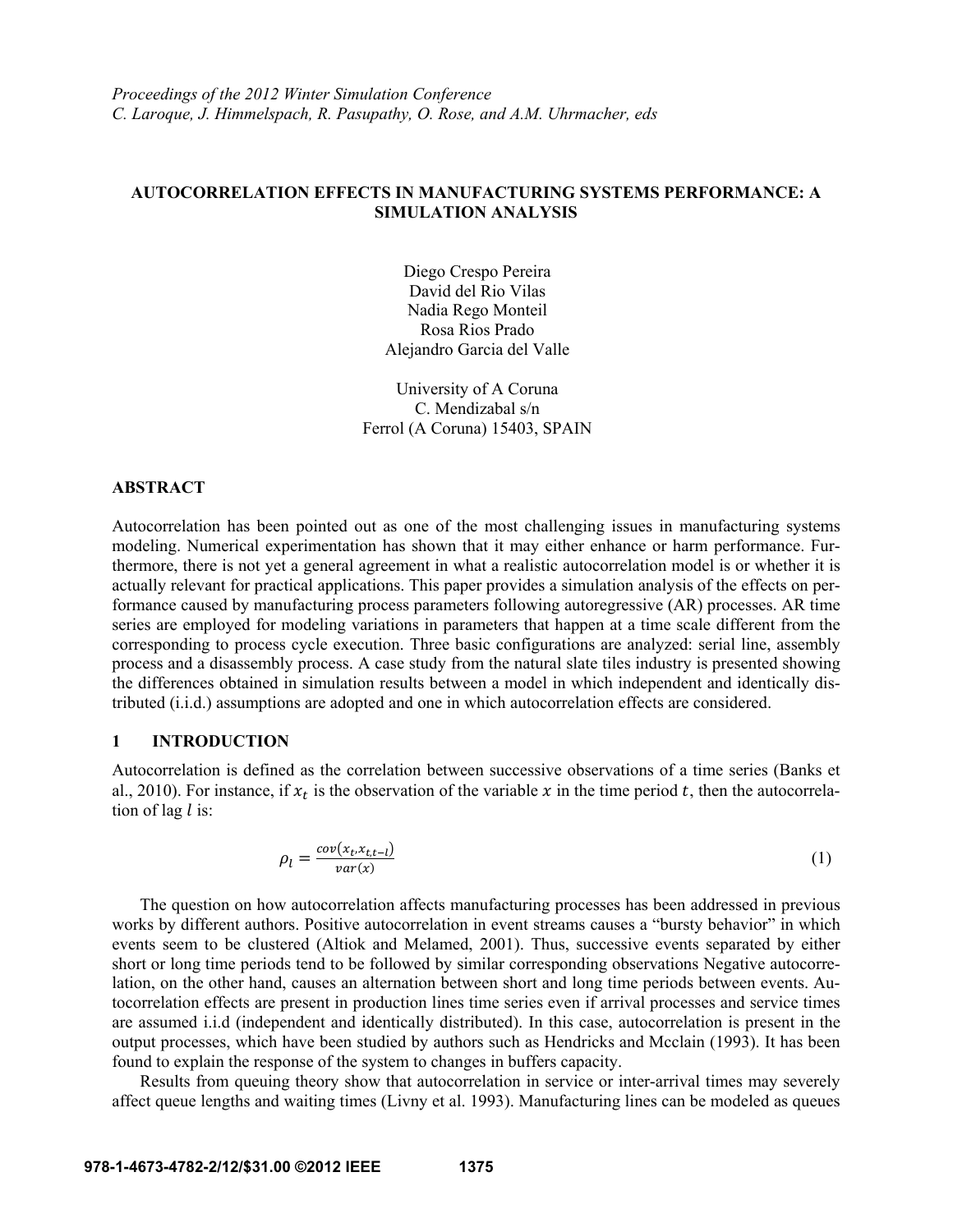networks and therefore autocorrelation in process variables may have a relevant effect in performance. Altiok and Melamed (2001) studied the relevance of autocorrelation in different performance metrics for pull type processes. They introduce autocorrelation by means of TES (*Transform-Expand-Sample*) processes and their results alert on the potential losses on accuracy that might be derived from an inadequate use of independence assumption. Takahashi and Nakamura (1998) studied the case of Just-In-Time systems achieving similar conclusions. Balcioglu et al*.* (2007) provide an approximate solution for the mean waiting times when autocorrelation is present in time to failure time series. They later proposed an approximate method to analyze the effect of splitting and superposition of autocorrelation processes in queues (Balcıoglu et al., 2008). Some works have shown examples of autocorrelation in data from industrial plants (Luxhoj and Shyur, 1995; Melamed and Hill, 1995; Mertens et al. 2009; Schomig and Mittler, 1995; Young and Winistorfer, 2001).

However, Hejn Nielsen (2007) casts doubts on the practical relevance of some of the autocorrelation models employed by the authors previously mentioned. His results also provide evidence that autocorrelation, if present, has a relevant impact in process performance. But circumstances present in manufacturing plants may reduce its importance; for example, due to the adoption of certain process control rules. Also, the effects might either be favorable or unfavorable depending on the autocorrelation pattern. If autocorrelation is included in a model, great care should be taken when choosing the model parameters. High order terms might be necessary in some situations.

The section 2 of this paper presents a simulation experiment conducted in order to illustrate the different effects on process performance that can be related to autocorrelation in cycle times. Autocorrelation is introduced by means of autoregressive processes of up to order five. This form of autocorrelation is introduced at a process cycle execution time scale and is similar to the models considered by previous authors.

However, autocorrelation in a manufacturing process may not only be introduced at a cycle execution time scale. Sources of variation affecting performance at different time scales may also display autocorrelation. For instance, let's consider a hypothetical case of daily variations in performance related to human factors in a manufacturing system. External factors to the process, such as physiological conditions, motivation or others may affect the labor's performance and vary from one day to the next (Baines et al. 2004). Furthermore, these variations in performance might display autocorrelation due to persistent factors that affect performance in successive days. Similar examples might be constructed referring to variations in demand (whose time series ought to display autocorrelation) and other external factors such as weather or the social environment.

Let's consider the case of variability in task times happening at two time scales: task execution and time periods of length  $T$  (these time periods might be hours, days, months, etc.). Then, a general model for the task duration would be as given by (2).

$$
t_{i,c} \sim G_c(\mu_i) \tag{2}
$$

where  $t_i$  is the random variable that represents the duration of the  $c^{th}$  task execution during the time period *i*,  $\mu_i$  is the average task duration during the time period *i* and  $G_c$  is a general distribution that might depend on other parameters as well as  $\mu_i$ . Variability at the time scale given by periods of length T can be described by the general distribution of task duration averages:

$$
\mu_i \sim G_d(\mu, \mu_{i-1}, \mu_{i-2}, \dots) \tag{3}
$$

where  $\mu$  is the long term average task duration,  $G_d$  a general distribution that might depend on other parameters as well as  $\mu$  and the previous observations (case of autocorrelation). Figure 1 shows an example of such a process in which  $T = 5$ .

Section 3 presents a series of simulation experiments conducted on three general process arrangements (serial, assembly and disassembly lines) in which autoregressive processes are employed for mod-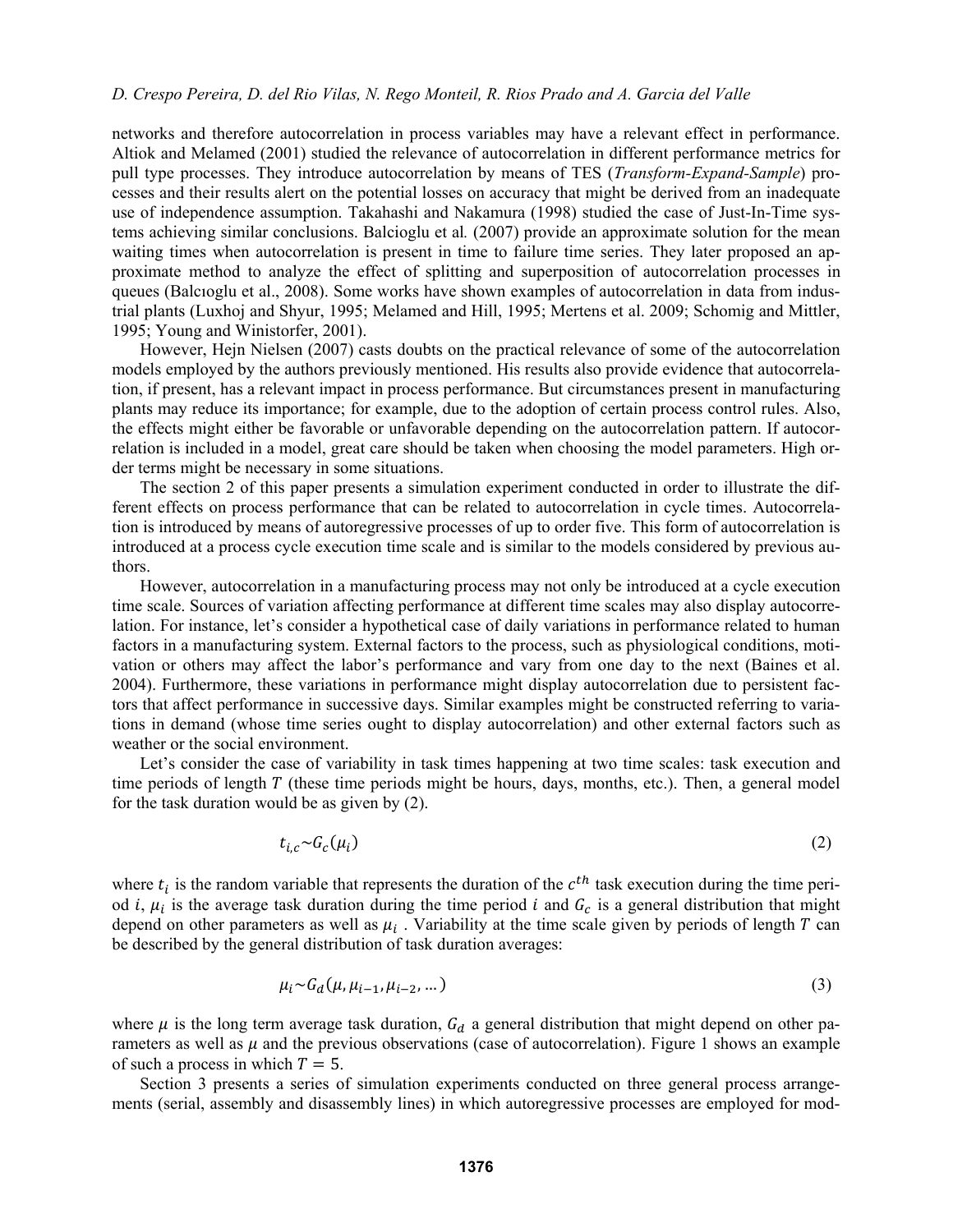eling variations in process parameters arising at a time scale different from the corresponding to process cycle execution.

Such a type of variation was found to have practical relevance in the analysis of a natural slate tiles manufacturing process (Crespo Pereira et al, 2012). In this actual case, the variability in the properties of the input materials caused several performance parameters to change, affecting both flow balance and the overall plant performance. The time series displayed significant levels of autocorrelation. Section 4 revisits this case presenting a new time series analysis of performance metrics. The paper ends with some conclusions on the modeling of autocorrelation in manufacturing.



Figure 1. Example of a task duration time series with variability at two time scales: task execution and periods of length 5.

#### **2 AUTOCORRELATION IN CYCLE TIMES**

The following simulation experiment was conducted in order to illustrate the complexity in process behavior caused by autocorrelation. A serial line consisting of ten machines with intermediate limited capacity buffers was simulated in Quest V5R20 (Figure 2). Machines cycle times were modeled as an autoregressive process of order up to five. Coefficients were arranged so that the coefficient of variation was equal to 1/3 for all the cases. This value is representative of variability in human tasks duration.



Figure 2. Quest model of a 10 machines serial line.

Then, the cycle time at the  $c^{th}$  execution of the process of a machine is given by (4):

$$
t_c = \mu + \varphi_1 \cdot (t_{c-1} - \mu) + \varphi_2 \cdot (t_{c-2} - \mu) + \varphi_3 \cdot (t_{c-3} - \mu) + \varphi_4 \cdot (t_{c-4} - \mu) + \varphi_5 \cdot (t_{c-5} - \mu) + \varepsilon_c
$$
\n(4)

Where  $\mu = 10$  is the cycle time average,  $\varphi_k$ ,  $k = 1, ..., 5$  are the coefficients of the AR5 model and  $\varepsilon_c \sim N(0, \sigma_\delta)$  is a white noise process following a normal distribution with  $\sigma_\delta$  deviation.

Table 1 shows eight combinations of parameters values corresponding to eight scenarios that were studied. In addition,  $\sigma_{\delta}$  has been adjusted for each scenario so that  $\frac{\sqrt{Var(t_c)}}{\mu} = 1/3$ . Thus, only the autocorrelation pattern is altered but the coefficient of variation is kept constant. Scenario O represents the case of no autocorrelation. Scenario A contains only positive first order autocorrelation. Scenarios B and B' represent cases with higher order autocorrelation, positive in one case and negative in the other. Sce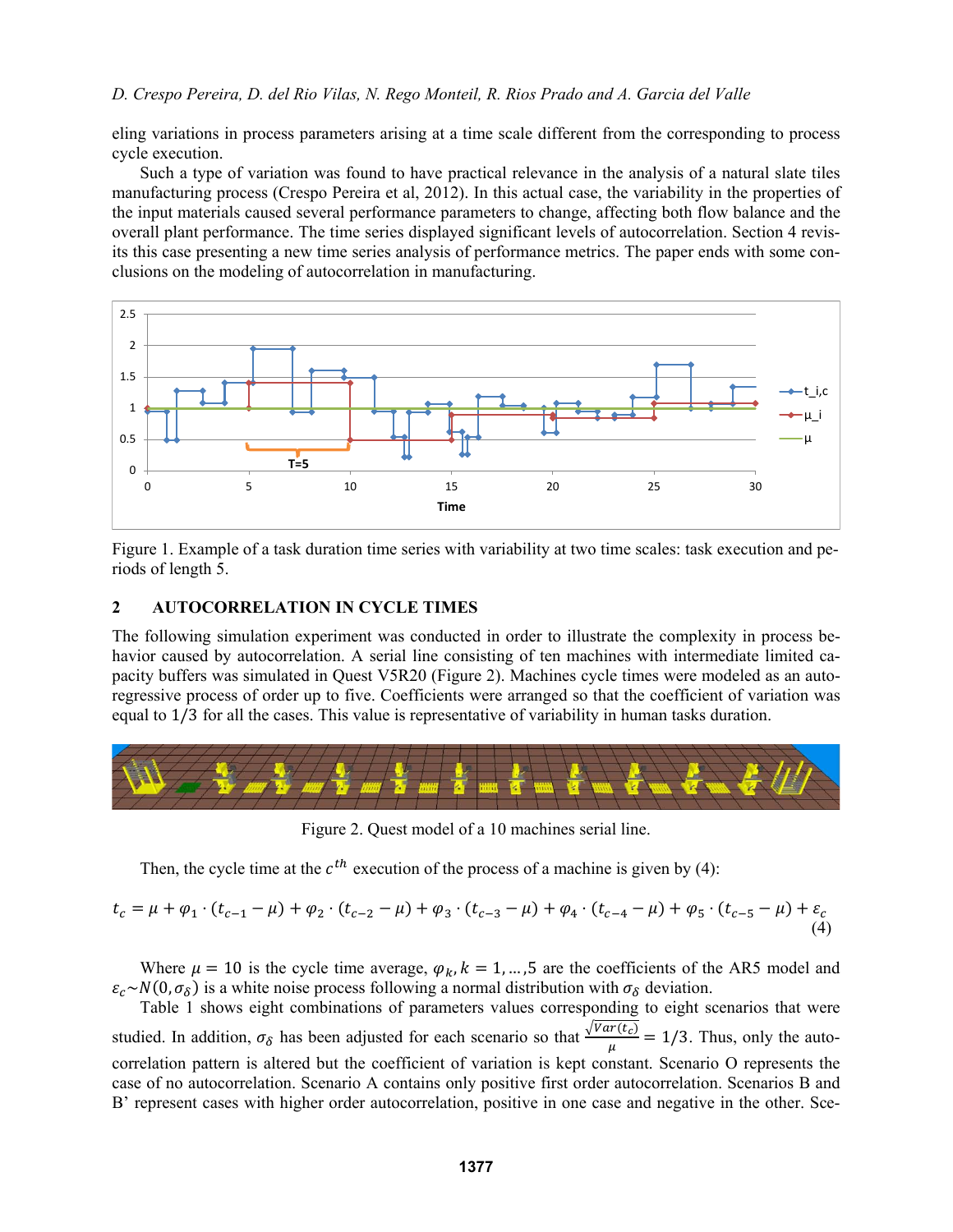narios C and C' represent cases in which there is jointly a low order autocorrelation effect and a higher order ( $5<sup>th</sup>$  order) opposite effect. D and D' are variations on the previous scenario.

| Scenario       | $\varphi_1$ | $\varphi$ | $\varphi$ <sub>3</sub> | $\varphi_4$ | $\varphi_5$ | $\sigma_{\delta}$ |
|----------------|-------------|-----------|------------------------|-------------|-------------|-------------------|
| $\overline{O}$ | 0.00        | 0.00      | 0.00                   | 0.00        | 0.00        | 3.333             |
| A              | 0.50        | 0.00      | 0.00                   | 0.00        | 0.00        | 2.350             |
| B              | 0.20        | 0.20      | 0.20                   | 0.00        | 0.00        | 2.892             |
| B'             | $-0.20$     | $-0.20$   | $-0.20$                | 0.00        | 0.00        | 3.019             |
| $\mathcal{C}$  | 0.50        | 0.00      | 0.00                   | 0.00        | $-0.50$     | 3.207             |
| $C^{\prime}$   | $-0.50$     | 0.00      | 0.00                   | 0.00        | 0.50        | 2.578             |
| D              | 0.30        | 0.20      | 0.00                   | $-0.20$     | $-0.30$     | 2.984             |
| D'             | $-0.30$     | $-0.20$   | 0.00                   | 0.20        | 0.30        | 1.995             |

Table 1. Scenarios for the simulation experiment.

If times are constant, the capacity of this serial line would be 0.1 products per time unit. However, due to the limited capacity of intermediate buffers along with variability, this throughput rate is not achieved. Interarrival times were introduced following a normal distribution  $N(10, 1)$ . The line performance, defined as the percentage of the maximum capacity, was evaluated for each scenario by means of 30 simulation runs. Table 2 shows the obtained results for buffer capacity equal to 1, 3 and 5. Average line performance  $(\bar{\eta})$ , its standard deviation  $(s_{\eta})$  and the 95% confidence interval for the mean  $(Cl_{\eta})$  are given for each buffer capacity. Figure 3 presents the same results in a chart.

| <b>Scenario</b> | <b>Buffer capacity 1</b> |          |          | <b>Buffer capacity 3</b> |          |          | <b>Buffer capacity 5</b> |          |          |
|-----------------|--------------------------|----------|----------|--------------------------|----------|----------|--------------------------|----------|----------|
|                 | $\overline{\eta}$        | $s_n$    | $CI_n$   | $\overline{\eta}$        | $s_n$    | $CI_n$   | $\overline{\eta}$        | $s_n$    | $CI_n$   |
| $\Omega$        | 86.43%                   | $0.94\%$ | 0.35%    | 93.38%                   | 1.39%    | 0.52%    | 94.87%                   | 1.26%    | 0.47%    |
| A               | 81.74%                   | $0.97\%$ | $0.35\%$ | 88.47%                   | 1.30%    | 0.46%    | 91.47%                   | 1.32%    | 0.47%    |
| B               | 81.42%                   | 0.86%    | $0.31\%$ | 86.57%                   | 1.58%    | $0.57\%$ | 89.55%                   | 1.17%    | 0.42%    |
| B'              | 92.14%                   | $0.39\%$ | 0.14%    | 97.41%                   | 0.69%    | 0.25%    | 98.23%                   | 0.72%    | 0.26%    |
| $\mathcal{C}$   | 76.55%                   | 0.84%    | $0.30\%$ | 88.31%                   | $1.07\%$ | 0.38%    | 93.37%                   | $0.95\%$ | $0.34\%$ |
| $C^{\prime}$    | 91.49%                   | 0.51%    | 0.18%    | 95.78%                   | 0.66%    | 0.24%    | 96.80%                   | 0.84%    | 0.30%    |
| D               | 80.67%                   | 0.86%    | 0.31%    | 91.83%                   | $0.80\%$ | 0.29%    | 95.58%                   | 1.10%    | 0.39%    |
| D'              | 95.04%                   | 0.36%    | 0.13%    | 97.78%                   | 0.63%    | 0.22%    | 98.10%                   | 0.62%    | $0.22\%$ |

Table 2. Scenarios for the simulation experiment.

As it can be seen in Table 2 and Figure 3, there is an evident impact of autocorrelation in line performance which is indeed affected by buffer capacity. Positive autocorrelation scenarios (A and B) deteriorate performance when compared to the base scenario with independence in cycle times (O), irrespective of buffer size. Scenarios with negative first order autocorrelations (B', C' and D') demonstrate an enhanced performance. Scenarios C and D (low order positive autocorrelation, high order negative autocorrelation) show a more complex effect on performance depending on buffer capacity. For small buffer capacity, equal to 1, performance is as low or even lower than scenarios A and B. But once buffer capacity is increased, performance achieves similar levels to the base scenario or even higher. These results support evidence from previous research regarding the potential positive or negative effects driven by autocorrelation on process performance (Hejn Nielsen, 2007).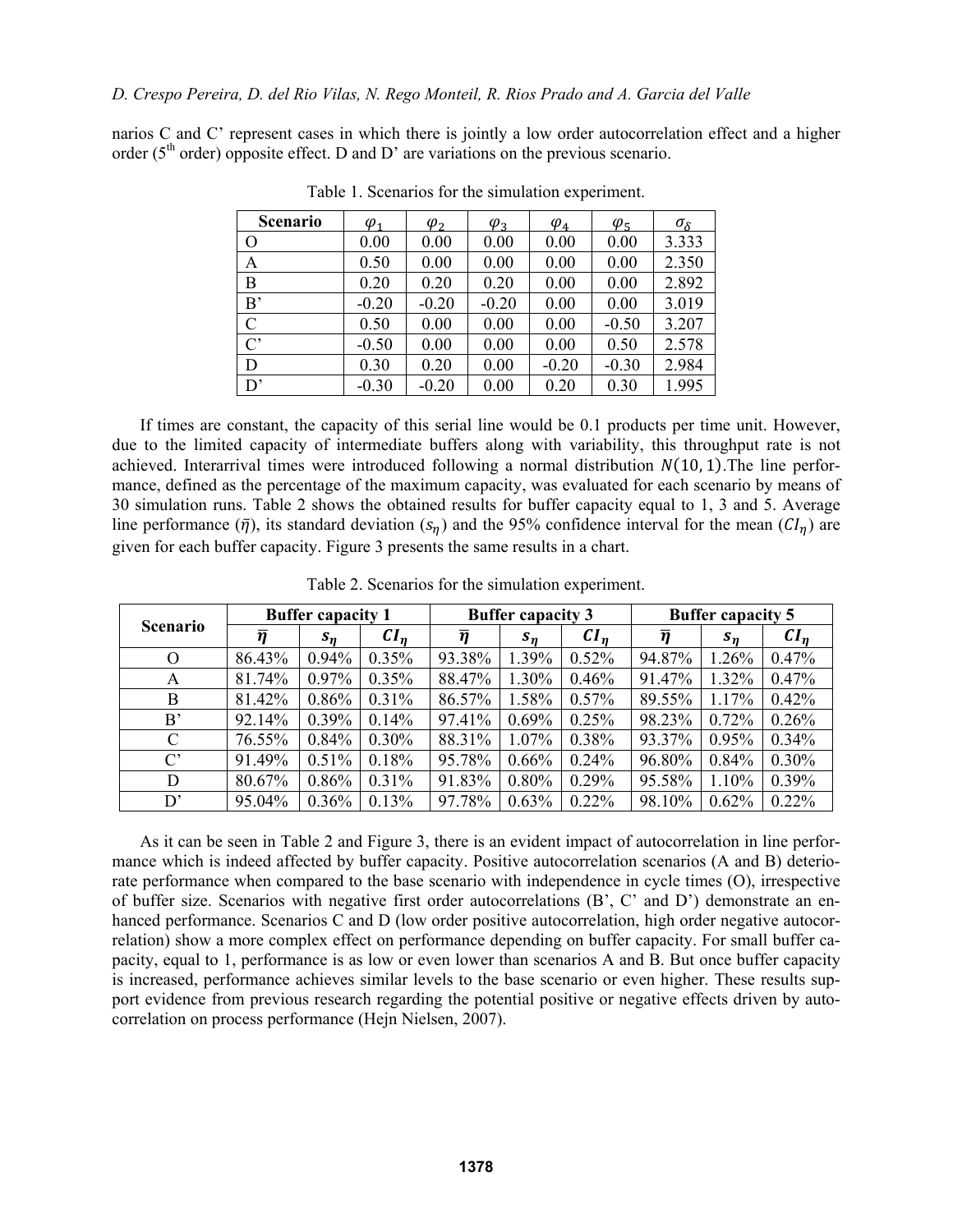

Figure 3. Line performance for different buffer capacities.

## **3 AUTOCORRELATION AT DIFFERENT TIME SCALES**

In this section, the impact in performance from average cycle times following first order autoregressive processes is studied for three general types of manufacturing processes:

- A serial line with three machines
- An assembly process in which the product flow from two parallel machines converges in a single workstation.
- A disassembly process in which, after an initial processing in one machine, the product flow is randomly divided in two parallel lines with one machine each.

All the process parameters have been chosen similarly so that the results from the three models may be compared more easily. Accordingly:

- Input parts to the system are always available in the sources.
- Machines cycle times are calculated as  $t_{i,c} = \mu_i \cdot \varepsilon_{i,c}$  where  $t_{i,c}$  is the duration of cycle c in the time period *i*,  $\mu_i$  is the cycle time average in the period *i* and  $\varepsilon_{i,c}$  follows a lognormal distribution with average 1 and standard deviation  $\sigma_c = 1/3$ .
- Intermediate buffers capacities are set to one in all the experiments conducted (as a means for strengthening losses of performance due to blocking and starvation).
- The response of the simulation model is the line performance  $\eta$  calculated as the percentage of the maximum throughput (achievable under non-variability conditions with the long term cycle time average  $\mu = 1$  and equal to 1 product per time unit) that is observed in the model.

For the serial line and the assembly line, every T time units the average cycle time  $\mu_i$  is generated following a first order autoregressive model (AR1) as shown in (5).

$$
\mu_i = \mu + \beta \cdot (\mu_{i-1} - \mu) + \delta_i \tag{5}
$$

where  $\mu = 1$  is the long term average cycle time and  $\delta_i$  is a white noise process with standard deviation  $\sigma_{\delta}$ .

#### **3.1 Serial Line**

The serial line modeled in Quest is shown in Figure 4. The model contains a source, three machines, two capacitated buffers, a sink and two controllers that generate the time series and sample data at fixed periods of time corresponding to the time series step  $T$ .

The experimentation consisted of 200 simulation runs of 2000 time units (with a warm up time of 100 units in which statistics were not collected) for each combination of the following parameters:  $T =$ {5,10,50,100},  $\beta = \{-0.8, -0.4, 0.0, 0.4, 0.8\}$  and  $\sigma_{\delta} = \{0.0.1\}$ . Table 3 summarizes the results. As it can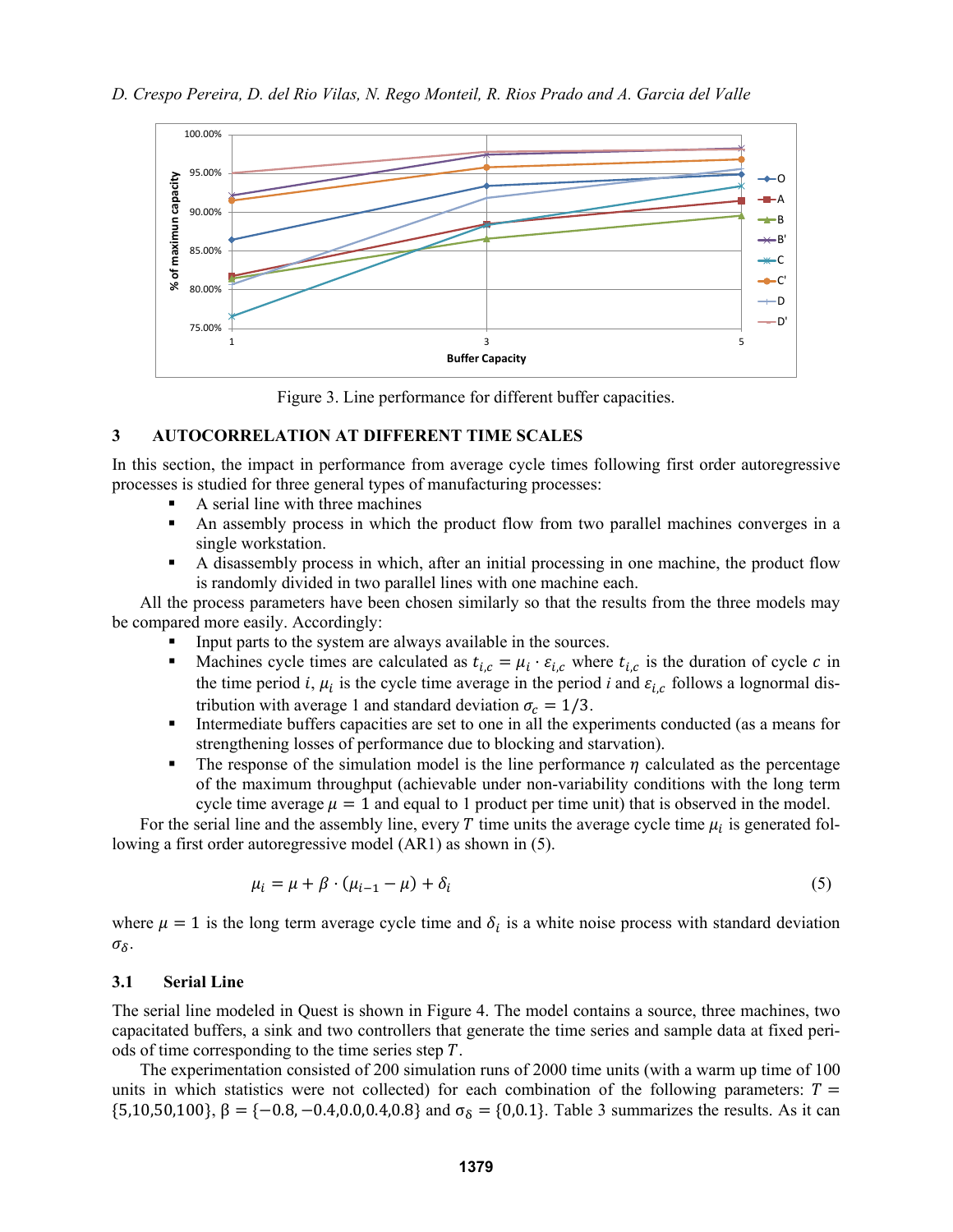be seen, autocorrelation has a negative impact in performance for both positive and negative autocorrelation coefficients. The impact is greater when  $T$  is increased.



Figure 4. Serial line model.

Table 3. Line performance  $\eta$  (95% confidence level).

| π.  | $\sigma_{\delta}=0$               |                      | $\sigma_s = 0.1$     |                                   |                      |                      |  |  |  |
|-----|-----------------------------------|----------------------|----------------------|-----------------------------------|----------------------|----------------------|--|--|--|
|     | $\mathbf{\beta} = \mathbf{0}$ , 0 | $B = -0.8$           | $B=-0.4$             | $\mathbf{\beta} = \mathbf{0}$ , 0 | $B=0.4$              | $B=0.8$              |  |  |  |
|     | $92.21\% \pm 0.07\%$              | $90.88\% \pm 0.08\%$ | $91.20\% \pm 0.08\%$ | $90.92\% \pm 0.08\%$              | $90.29\% \pm 0.09\%$ | $87.28\% \pm 0.19\%$ |  |  |  |
| 10  | $92.18\% \pm 0.07\%$              | $89.22\% \pm 0.10\%$ | $90.53\% \pm 0.08\%$ | $90.41\% \pm 0.10\%$              | $89.78\% \pm 0.11\%$ | $87.13\% \pm 0.26\%$ |  |  |  |
| 50  | $92.17\% \pm 0.07\%$              | $87.39\% \pm 0.20\%$ | $89.60\% \pm 0.12\%$ | $89.69\% \pm 0.14\%$              | $89.46\% \pm 0.21\%$ | $87.25\% \pm 0.55\%$ |  |  |  |
| 100 | $92.20\% \pm 0.07\%$              | $87.41\% \pm 0.29\%$ | $89.34\% \pm 0.16\%$ | $89.72\% \pm 0.18\%$              | 89.24% ± 0.29%       | $86.87\% \pm 0.64\%$ |  |  |  |

# **3.2 Assembly Line**

The assembly line is based on the previous case. Two sources in parallel create parts which are processed in machines 1 and 2 (Figure 5). They are later assembled in the machine 3 requiring one part from each source to be batched together. 200 simulation runs of 2000 time units (with a warm up time of 100 units in which statistics were not collected) were performed for each combination of the following parameters:  $T = \{5,10,50,100\}, \beta = \{-0.8,-0.4,0.0,0.4,0.8\}$  and  $\sigma_{\delta} = \{0,0.1\}.$  This assembly line shows the same behavior as the serial line (Table 4).



Figure 5. Assembly line model.

Table 4. Line performance  $\eta$  for different model parameters (95% confidence level).

|     | $\sigma_{\delta}=0$               |                      | $\sigma_{\delta}=0.1$ |                                           |                      |                                   |  |  |  |
|-----|-----------------------------------|----------------------|-----------------------|-------------------------------------------|----------------------|-----------------------------------|--|--|--|
|     | $\mathbf{\beta} = \mathbf{0}$ , 0 | $\beta = -0.8$       | $B=-0.4$              | $\mathbf{\beta} = \mathbf{0}, \mathbf{0}$ | $B=0.4$              | $\mathbf{\beta} = \mathbf{0}$ , 8 |  |  |  |
|     | $92.26\% \pm 0.07\%$              | $90.96\% \pm 0.08\%$ | $91.39\% \pm 0.07\%$  | $91.15\% \pm 0.09\%$                      | $90.40\% \pm 0.10\%$ | $87.39\% \pm 0.19\%$              |  |  |  |
| 10  | $92.24\% \pm 0.06\%$              | $89.13\% \pm 0.10\%$ | $90.62\% \pm 0.09\%$  | 90.47%±0.09%                              | 89.87% ± 0.11%       | $87.32\% \pm 0.31\%$              |  |  |  |
| 50  | $92.18\% \pm 0.06\%$              | $87.16\% \pm 0.22\%$ | $89.54\% \pm 0.13\%$  | 89.79%\times0.13%                         | $88.93\% \pm 0.14\%$ | $86.30\% \pm 0.49\%$              |  |  |  |
| 100 | $92.19\% \pm 0.06\%$              | $87.20\% \pm 0.32\%$ | 89.29%±0.19%          | $89.87\% \pm 0.19\%$                      | $89.09\% \pm 0.27\%$ | $87.14\% \pm 0.80\%$              |  |  |  |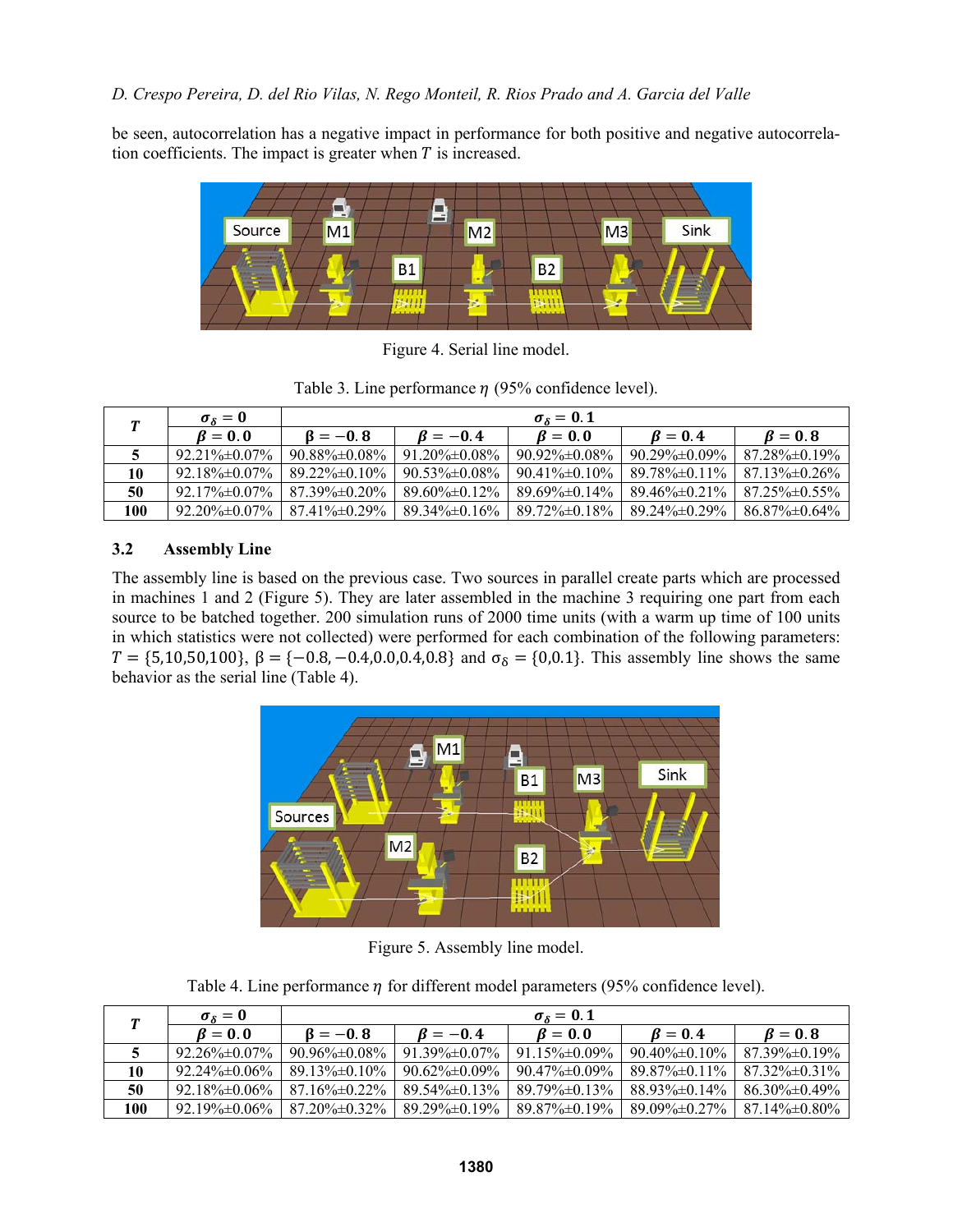## **3.3 Disassembly Line**

For the disassembly line, autocorrelation was introduced in the definition of fractions of disassembled products which are processed in each parallel line instead of in cycle times averages. The model shown in Figure 6 consists of a first machine that performs the disassembling operation. For each input part two new parts are created. These two parts are randomly assigned to each one of the following parallel lines with probability  $p_i$  where *i* is the index of the time period of length T as previously defined. Thus, parts are routed to machine 2 with probability  $p_i$  and to machine 3 with probability  $(1 - p_i)$ . The variability in  $p_i$  is modeled by an AR1 process as given in (6) in which  $p = 0.5$  is the long term average and  $\xi_i$  is a white noise process with standard deviation  $\sigma_p$ . As shown in Table 5, no relevant effects due to autocorrelation were found.

$$
p_i = p + \beta_p \cdot (p_{i-1} - p) + \xi_i \tag{6}
$$



Figure 6. Disassembly line model.

Table 5. Average buffer content for different model parameters (95% confidence level).

|     | $\sigma_{\delta}=0$  |                      | $\sigma_{\delta}=0.1$ |                                   |                      |                      |  |  |  |
|-----|----------------------|----------------------|-----------------------|-----------------------------------|----------------------|----------------------|--|--|--|
|     | $B=0.0$              | $B = -0.8$           | $B=-0.4$              | $\mathbf{\beta} = \mathbf{0}$ , 0 | $R=0.4$              | $B=0.8$              |  |  |  |
|     | 75.06% ± 0.10%       | $75.06\% \pm 0.10\%$ | $75.14\% \pm 0.09\%$  | $75.11\% \pm 0.08\%$              | 75.04% ± 0.09%       | $75.06\% \pm 0.08\%$ |  |  |  |
| 10  | 75.04% ± 0.11%       | 74.95% ± 0.08%       | 74.96%±0.09%          | $75.11\% \pm 0.08\%$              | $75.02\% \pm 0.10\%$ | 75.03\% $\pm 0.10\%$ |  |  |  |
| 50  | 74.93%\times0.10%    | $75.00\% \pm 0.08\%$ | $75.04\% \pm 0.10\%$  | 74.99%±0.09%                      | $75.02\% \pm 0.10\%$ | 74.98% ± 0.07%       |  |  |  |
| 100 | $74.94\% \pm 0.11\%$ | $75.03\% \pm 0.08\%$ | 75.19%±0.09%          | 74.93%±0.09%                      | 74.97% = 0.09%       | 74.99%±0.09%         |  |  |  |

## **4 CASE STUDY**

## **4.1 Process Description**

A manufacturing plant of natural slate tiles was analyzed by means of discrete events simulation within the frame of a co-operation R&D project (Rego Monteil et al. 2010; del Rio Vilas et al. 2009). Since this is a labor-intensive process that deals with natural products, it is a paradigmatic case of highly variable manufacturing environment (Crespo Pereira et al. 2012).

The production process begins with the extraction of irregular pieces of slate from a quarry, which are then transported to the manufacturing plant. There, they are first sawed into blocks and then manually split into pieces of a standard thickness. Afterwards, the resulting piles of plates are cut into different shapes and sizes according to the commercial formats. Finally, tiles are classified by standardized grades of quality and then packed in crate pallets. Three main formats are produced (32x22mm, 30x20mm and 27x18mm) as well as three quality grades (first, traditional and standard) and two thickness (3.5mm and 4.5mm).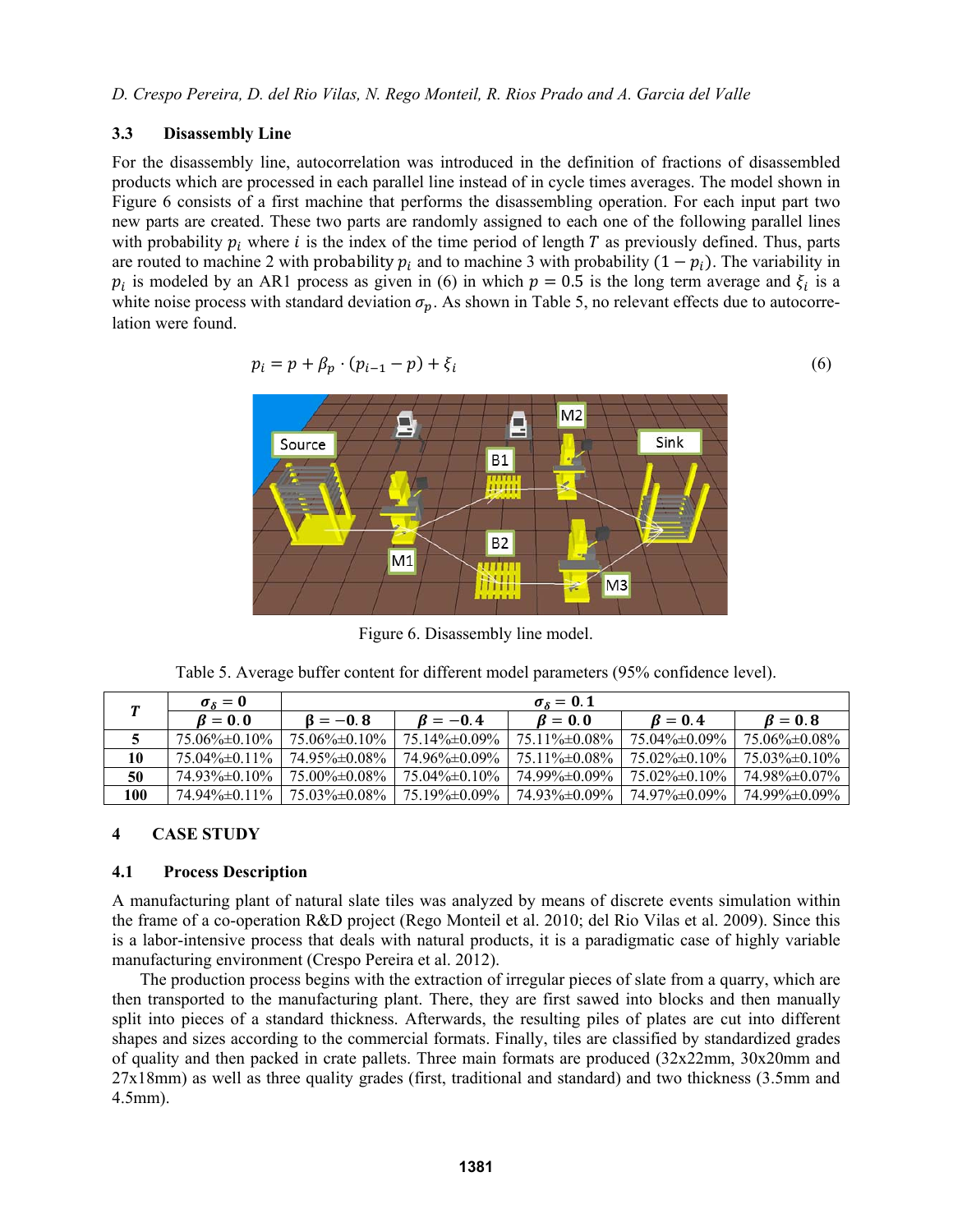The process was initially out of statistical control and neither task duration standards nor systematic production control rules were available. Decisions were taken in a reactive mode according to intuitive rules developed by the plant foreman. As a means for improving the knowledge on the process behavior, data were collected from production records, video recording and interviews with workers. A simulation model was developed and implemented in Quest V5R20 aiding in the process analysis stage by indicating information requirements and the relations between elements.

The first developed simulation model (M1) (in which no autocorrelation effects were considered) showed some problems in the validation step. Relevant differences in production variability and work in process levels were found. After a deeper analysis of the input data time series, a second model (M2) was developed in which daily variations in process parameters were modeled by means of autoregressive processes. The second model presented a closer behavior to the real system so it was employed in later steps. A new proposed layout was analyzed by means of M2 (Crespo Pereira et al. 2012), showing a reduction in non-value added activities along with an increase in plant capacity. Figure 7 presents the simulation model for the original and proposed layouts.



Figure 7. Quest models for the actual layout (left) and new proposed layout (right).

#### **4.2 Autocorrelation Effects**

In this system, the following seven key parameters were considered due to their impact in performance:

- $\tau_{SI}$ : Utilization rate of split blocks. It represents the percentage of the blocks material that is transformed into tiles.
- $\tau_{TF}$ : Rate of target format slates produced in the cutting operation. The target format is usually 32x22mm. A tile cut in 32x22mm size may be recirculated in the classification step to be cut in a smaller size.
- $\tau_{rej}$ : Rejection rate in the classification step. Rejected tiles are wasted.<br> $\tau_{22}$ : Rate of 32 format slates finally produced in the factory
- $\tau_{32}$ : Rate of 32 format slates finally produced in the factory.<br>  $\tau_{\rm r}$ : Rate of First grade slates produced in the factory
- $\tau_F$ : Rate of First grade slates produced in the factory.<br>  $\tau_{recirc}$ : Rate of slates recirculated after the classification
- $\tau_{recirc}$ : Rate of slates recirculated after the classification step for cutting into smaller sizes.
- $\tau_{thick}$ : Rate of slates classified as of 4.5mm thickness.

Since the input rate of blocks into the factory is kept constant, the aforementioned parameters determine the throughput rate for the different grades and formats commercialized. Thus, they affect both production costs and revenues. These parameters vary along time depending on the extracted material properties (which are heterogeneous throughout the quarry). Daily production records were used to estimate their values.

In the first developed model (M1), these parameters were introduced by their mean values. Once results from the model were found to underestimate variability, their time series were analyzed. First of all, the time series were normalized and a Principal Components Analysis (PCA) was performed aiming at avoiding problems of collinearity. Four principal components were found to account for the 80.30% of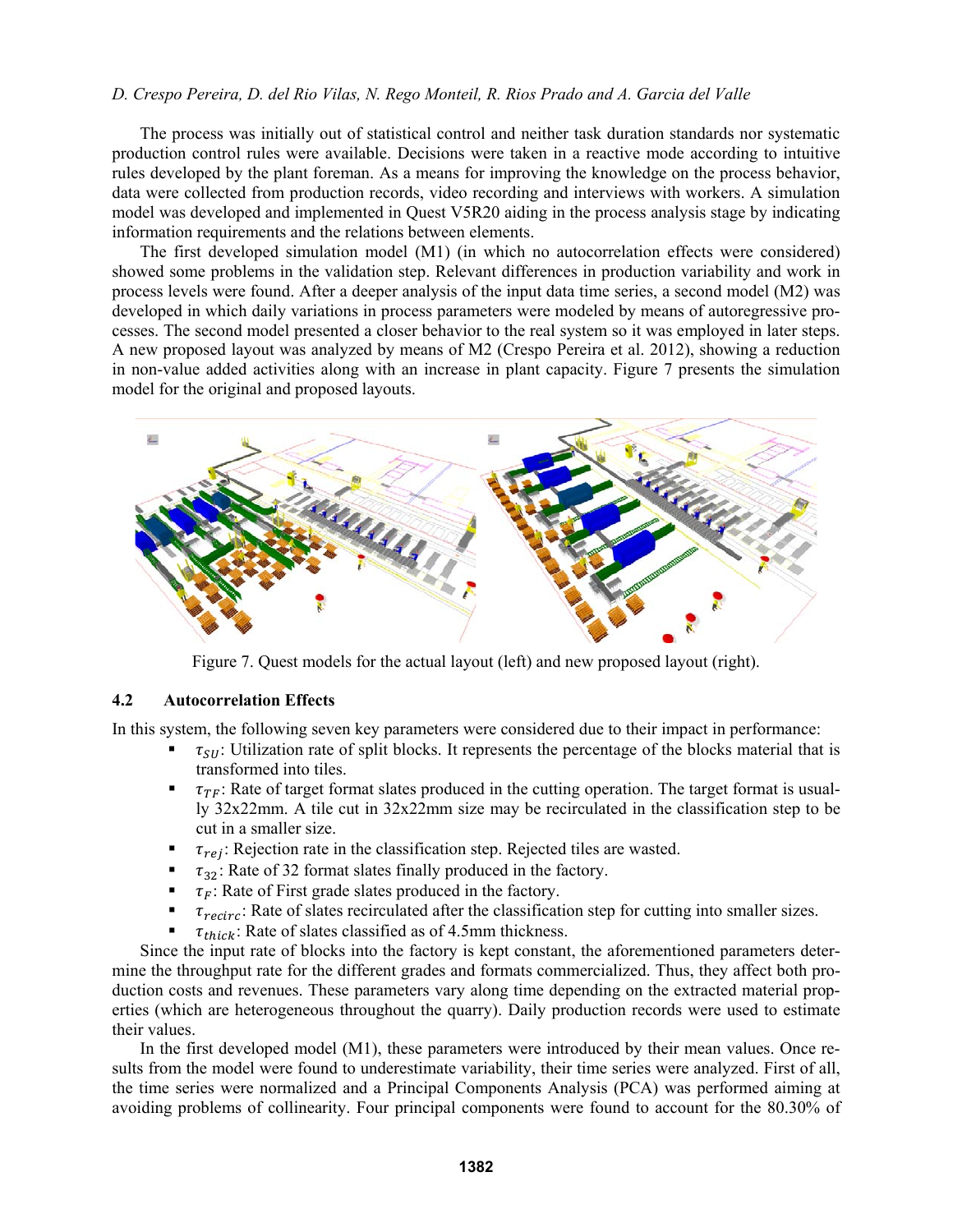the variance. Their values are shown in Table 6. Then, first order autoregressive models (as given in (7)) were fitted for these four components. Terms of higher autocorrelation order were rejected due to low significance. Table 7 shows the fitted models (indicated in the "System" rows).

$$
c_{i,t} = \beta_{1,i} \cdot c_{i,t-1} + \xi_{i,t} \tag{7}
$$

where  $c_{i,t}$  is the value of the *i*<sup>th</sup> principal component in day t,  $\beta_{1,i}$  the first order autocorrelation coefficient and  $\xi_{i,t} \sim N(0, \sigma_{c,i})$  is a white noise process of standard deviation  $\sigma_{c,i}$ .

The fitted time series were implemented in the Quest simulation model. Thus, the two modeling approaches could be compared. In M1, process parameters average values were kept constant along the simulation and variability was only introduced in cycle time distributions. In M2, daily average values of the process parameters were generated following the fitted AR models and variability was also introduced in cycle time distributions. More details on the models implementation are provided by Crespo Pereira et al. (2012)

| <b>Parameter</b>               | <b>Principal Components</b> |          |          |          |  |  |  |
|--------------------------------|-----------------------------|----------|----------|----------|--|--|--|
|                                |                             | C,       |          |          |  |  |  |
| $\tau_{SU}$                    | 0.466                       | $-0.254$ |          | $-0.152$ |  |  |  |
| $\tau_{\scriptscriptstyle TF}$ |                             | 0.566    | $-0.377$ | 0.236    |  |  |  |
| $\tau_{ref}$                   | $-0.537$                    | 0.162    | 0.116    |          |  |  |  |
| $\tau_{32}$                    | 0.451                       | 0.232    | 0.109    | 0.151    |  |  |  |
| $\tau_{\scriptscriptstyle E}$  |                             | $-0.343$ | $-0.819$ | $-0.258$ |  |  |  |
| $\tau_{recirc}$                | $-0.492$                    |          | $-0.234$ |          |  |  |  |
| $\tau_{thick}$                 |                             | $-0.397$ | $-0.112$ | 0.897    |  |  |  |

Table 6. Principal Components Analysis of the parameters time series.

In order to validate models M1 and M2, production records similar to those available from the factory were generated by means of simulation. The time series analysis conducted on real data was applied to the simulated data. Table 7 shows the variances and the autocorrelations of the principal components time series fitted for the real data and for the generated data from both simulation models. M2 provides a more precise approximation to real data than M1. Standard deviations and first order autocorrelation coefficients are closer to real values for M2 than those from M1. The Table also shows the p-value of the t-test performed for testing the null hypothesis  $\beta_{1,i} = 0$ .

Other process variables were also considered in the validation stage. Four relevant variables are the content of buffers previous to cutting and classification operations and the utilization of splitters and packers. The autocorrelation function of daily averages time series were compared for M1 and M2. Real values from data were not available in this case, but M2 was considered to be a more realistic representation of the system because of the previous results. Figure 8 shows the autocorrelation function generated by M1 and M2 for these variables. It represents the autocorrelation coefficients  $\rho_1$  as a function of the lag  $l$  as defined by (1). As it can be clearly noticed, models M1 and M2 display quite different autocorrelation functions. This result shows that the behavior of process variables may be severely affected by the consideration of autocorrelation effects in some process variables.

Finally, Figure 9 depicts the simulated time series of daily average connection buffer contents for both models. M2 shows a more irregular pattern of buffer contents that better corresponds with descriptions of the system behavior provided by the plant managers. Thus, this result supports the previous statement that M2 is a better representation of the plant. To conclude with, it can be said that in this case the i.i.d. assumption of process parameters would lead to an underestimation of both process variability and buffer contents.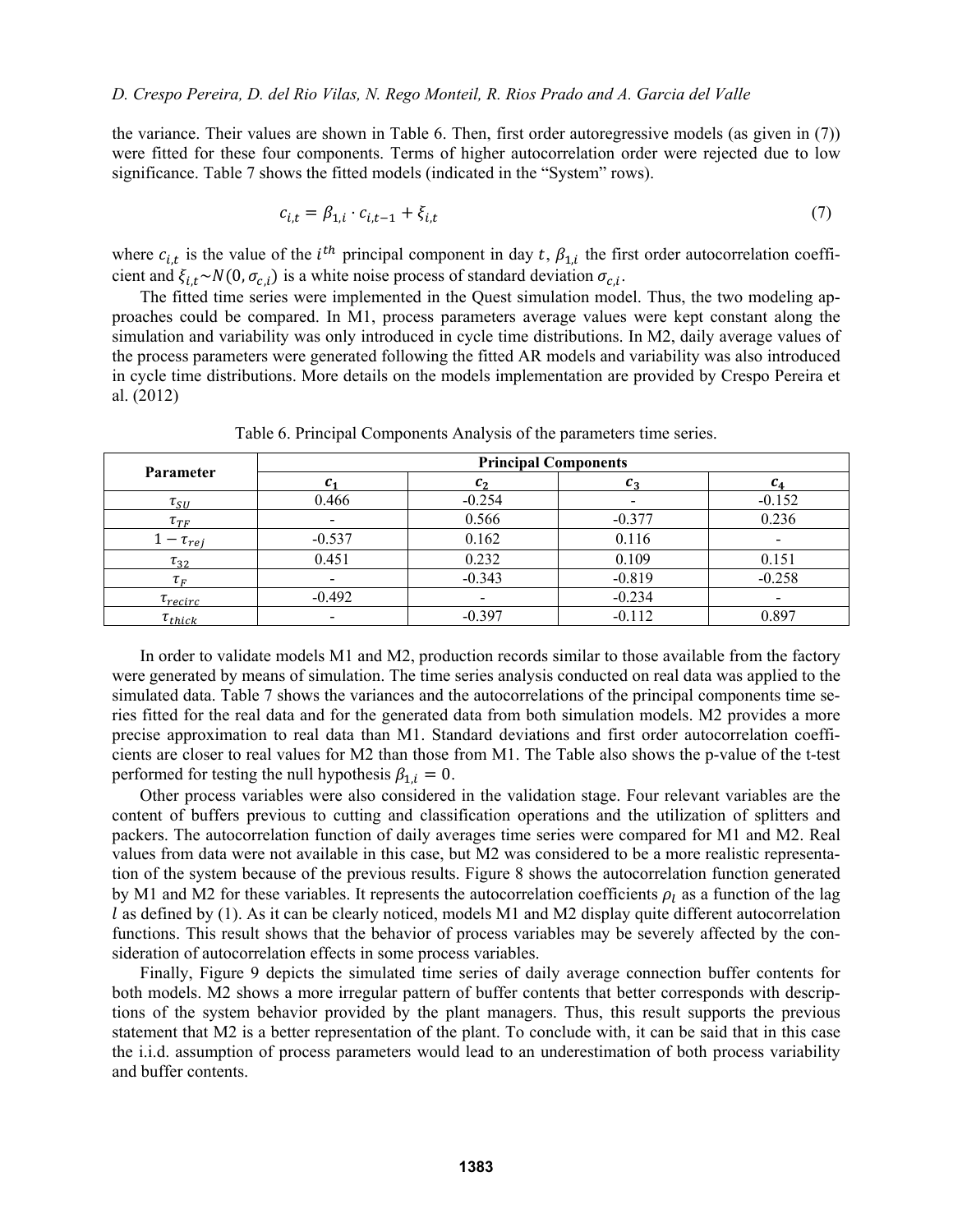|                                           |                | C <sub>1</sub> | $c_2$        | $C_3$      | $C_4$   |
|-------------------------------------------|----------------|----------------|--------------|------------|---------|
| <b>Std. Deviation</b>                     | <b>System</b>  | 1.667          | 1.344        | 0.981      | 0.914   |
| $ var(c_{i,t}))$                          | <b>Model 1</b> | 1.465          | 1.158        | 1.073      | 1.010   |
|                                           | <b>Model 2</b> | 1.571          | 1.363        | 0.988      | 0.963   |
| AR1 coef.<br>$(\boldsymbol{\beta}_{1,i})$ | <b>System</b>  | 0.714          | 0.619        | 0.451      | 0.211   |
|                                           | Model 1        | $-0.539$       | $-0.474$     | $-0.413$   | 0.014   |
|                                           | <b>Model 2</b> | 0.432          | 0.285        | 0.354      | 0.153   |
| $\beta_{1,i}$ t-test<br>p-value           | <b>System</b>  | $\leq$ 2e-16   | $\leq$ 2e-16 | 1.17e-10   | 0.00493 |
|                                           | Model 1        | $2e-16$        | 2.44e-14     | 1.34e-10   | 0.844   |
|                                           | <b>Model 2</b> | 1.88e-09       | 0.000162     | 0.00000194 | 0.049   |

M1  $M2$ 

 $M1$  $M<sub>2</sub>$ 

Table 7. Comparison between models generated results and real data.



Figure 8. Autocorrelation functions for daily averages of buffer contents and resources.



Figure 9. Time series of average daily content of buffers for models 1 and 2 (M1 and M2).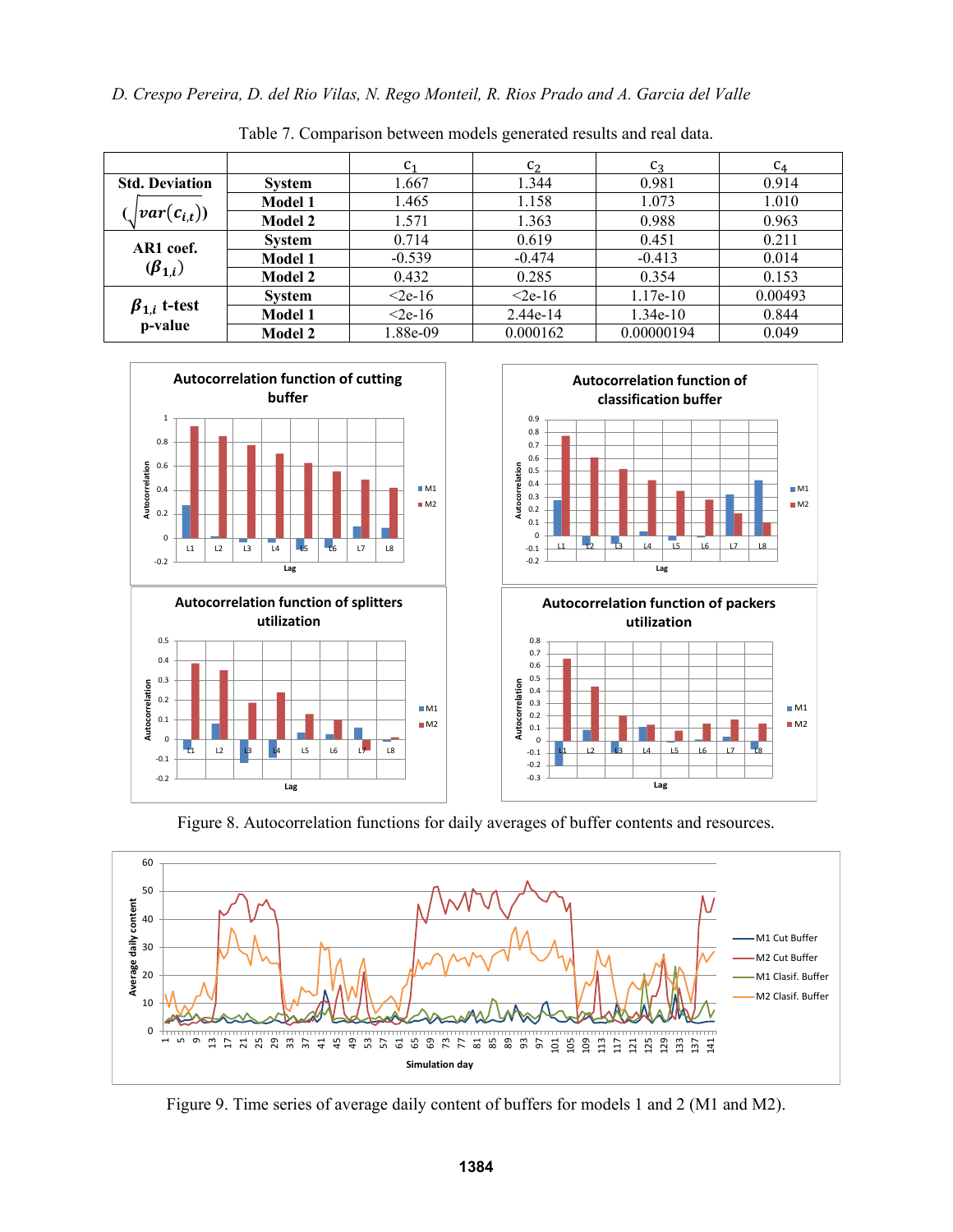## **5 CONCLUSIONS**

Autocorrelation in manufacturing processes has been analyzed by means of three simulation experiments. In the first experiment, autocorrelation in cycle time series has been shown to have diverse effects in process performance depending on the autocorrelation structure being considered. This result supports previous results provided in the literature. Generally, process performance is enhanced by negative autocorrelation effects and reduced by positive autocorrelation. More complex autocorrelation patterns affect performance depending on buffer capacities.

The second experiment consisted of the analysis of autocorrelation present in process parameters varying at different time scales. In this case, negative effects in performance have also been found, becoming more acute as the considered time series step increases. In this case, both negative and positive autocorrelation diminish performance. However, for a disassembly process, autocorrelation in the product downstream routing probabilities do not seem to have a noticeable effect.

Finally, a real case study has been presented. This case provides a practical example on how considering autocorrelation may enhance the accuracy of a model. A model in which autocorrelation in process parameters is considered exhibits a more similar behavior to the real system. In addition, autocorrelation functions in key process variables such as daily buffers contents and resources utilization depict evident differences in this model.

### **ACKNOWLEDGMENTS**

We wish to express our gratitude to the Xunta de Galicia, which has funded this work through the research project "Análise mediante simulación para a optimización do proceso de fabricación de lousas" (IN841C-2008/108). We also want to express our gratitude to the company Europizarras S.A. for their confidence and commitment.

#### **REFERENCES**

- Altiok, T., & Melamed, B. (2001). The case for modeling correlation in manufacturing systems. *IEE Transactions*, *33*(9), 779–791.
- Baines, T., Mason, S., Siebers, P.-O., & Ladbrook, J. (2004). Humans: the missing link in manufacturing simulation? *Simulation Modelling Practice and Theory*, *12*(7-8), 515–526. doi:10.1016/S1569- 190X(03)00094-7
- Balcioglu, B., Jagerman, D. L., & Altiok, T. (2007). Approximate mean waiting time in a GI / D /1 queue with autocorrelated times to failures. *IIE Transactions*, *39*(10), 985–996. doi:10.1080/07408170701275343
- Balcıoglu, B., Jagerman, D. L., & Altıok, T. (2008). Merging and splitting autocorrelated arrival processes and impact on queueing performance. *Performance Evaluation*, *65*(9), 653–669. doi:10.1016/j.peva.2008.02.003
- Banks, J., Carson, J. S., Nelson, B. L., & Nicol, D. M. (2010). *Discrete-Event System Simulation* (p. 640).
- Crespo Pereira, D., del Rio Vilas, D., Rego Monteil, N., & Rios Prado, R. (2012). Simulation and Highly Variable Environments: A Case Study in a Natural Roofing Slates Manufacturing Plant. *Use Cases of Discrete Event Simulation* (pp. 147–178).
- Hejn Nielsen, E. (2007). Autocorrelation in queuing network-type production systems—Revisited. *International Journal of Production Economics*, *110*(1-2), 138–146. doi:10.1016/j.ijpe.2007.02.014
- Hendricks, K. B., & Mcclain, J. O. (1993). The Output Processes of Serial Production Lines of General Machines with Finite Buffers. *Management Science*, *39*(10), 1194–1201.
- Livny, M., Melamed, B., & Tsiolis, A. K. (1993). The Impact of Autocorrelation on Queuing Systems. *Management Science*, *39*(3), 322–339.
- Luxhoj, J. T., & Shyur, H. (1995). Reliability curve fitting for aging helicopter components. *Reliability Engineering & System Safety*, *48*(3), 229–234. doi:10.1016/0951-8320(95)00018-W